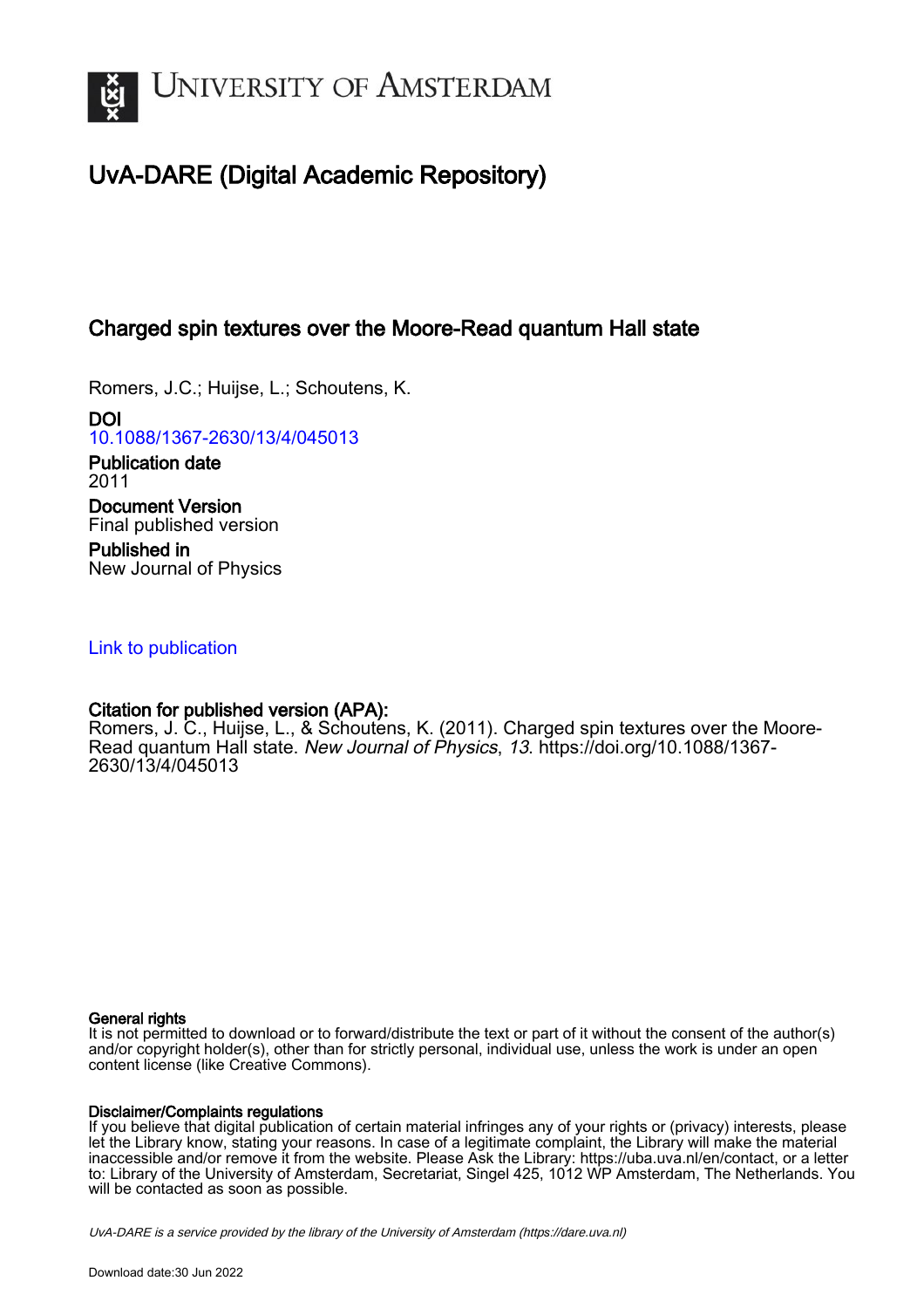[Home](http://iopscience.iop.org/) [Search](http://iopscience.iop.org/search) [Collections](http://iopscience.iop.org/collections) [Journals](http://iopscience.iop.org/journals) [About](http://iopscience.iop.org/page/aboutioppublishing) [Contact us](http://iopscience.iop.org/contact) [My IOPscience](http://iopscience.iop.org/myiopscience)

Charged spin textures over the Moore–Read quantum Hall state

This article has been downloaded from IOPscience. Please scroll down to see the full text article.

2011 New J. Phys. 13 045013

(http://iopscience.iop.org/1367-2630/13/4/045013)

View [the table of contents for this issue](http://iopscience.iop.org/1367-2630/13/4), or go to the [journal homepage](http://iopscience.iop.org/1367-2630) for more

Download details: IP Address: 145.18.109.227 The article was downloaded on 20/03/2012 at 09:37

Please note that [terms and conditions apply.](http://iopscience.iop.org/page/terms)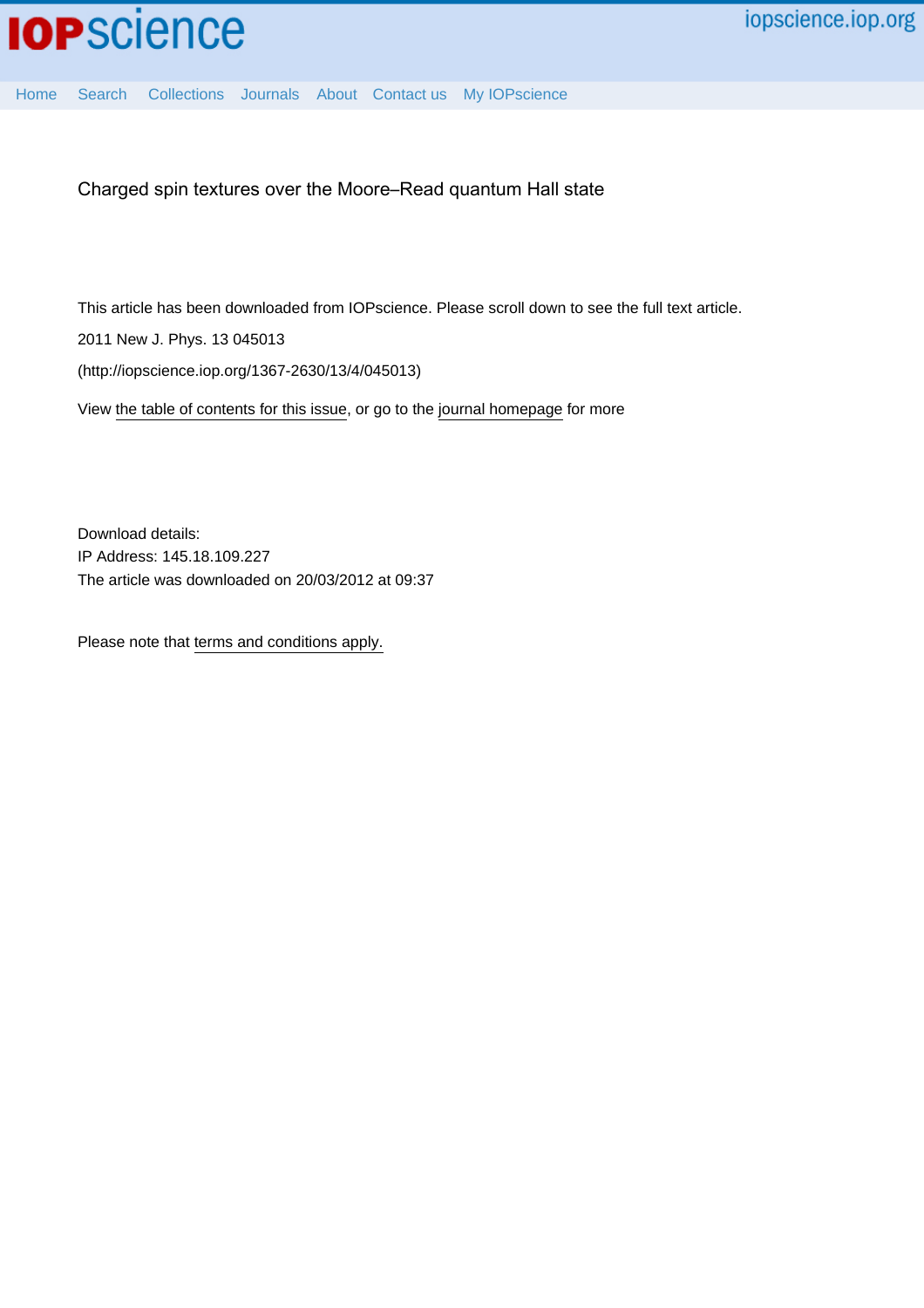# New Journal of Physics

The open-access journal for physics

# **Charged spin textures over the Moore–Read quantum Hall state**

**J Romers**1,<sup>3</sup> **, L Huijse**<sup>2</sup> **and K Schoutens**<sup>1</sup>

<sup>1</sup> Institute for Theoretical Physics, University of Amsterdam, Science Park 904, PO Box 94485, 1090 GL Amsterdam, The Netherlands <sup>2</sup> Department of Physics, Harvard University, Cambridge, MA 02138, USA E-mail: [j.c.romers@uva.nl](mailto:j.c.romers@uva.nl)

*New Journal of Physics* **13** (2011) 045013 (9pp) Received 31 January 2011 Published 11 April 2011 Online at <http://www.njp.org/> doi:10.1088/1367-2630/13/4/045013

**Abstract.** We study charged spin textures (CSTs) over the Moore–Read quantum Hall state at filling factor 5/2. We develop an algebraic framework and show that the pairing condition that is inherent in the Moore–Read state naturally leads to a class of CST, labeled by winding numbers  $[w_I, w_{II}]$ . The fundamental CSTs, with labels [1, 0] and electric charge *e*/4, is identified with the polar core vortex known in the spin-1 Bose–Einstein condensates literature. The spin texture carried by the fusion product of fundamental CSTs is correlated with the fusion channel of underlying non-Abelian quasiholes.

Fractional quantum Hall (fqH) systems are the best-known realizations of topological order in nature. Among all observed fqH states, the one at  $v = 5/2$  is highly special. Its proposed theoretical descriptions, the Pfaffian (Moore–Read (MR)) [\[1\]](#page-10-0) and anti-Pfaffian [\[2\]](#page-10-0) states in particular, are based on a pairing mechanism and, as a consequence, admit excitations with non-Abelian braid statistics.

In fqH systems, the magnetic and the Coulomb energies are of the same order and it is not *a priori* clear whether the electron spin plays a role in understanding these phases of matter. This leaves several possibilities. The first is that the ground state itself can be non-polarized. In a second possible scenario, the ground state is polarized, but the excitations involve overturned spins. In this paper, we analyze spin-full excitations over the MR state, which by itself is fully polarized. We analyze *charged spin textures* (CSTs) carrying the fundamental fractional charge  $q = e/4$  and study the spin textures that arise upon fusing these excitations<sup>4</sup>.

<sup>3</sup> Author to whom any correspondence should be addressed.

<sup>&</sup>lt;sup>4</sup> While our results are specific to the MR state, we expect that the essential insights carry over to a broader class of paired wave functions, such as the anti-Pfaffian state.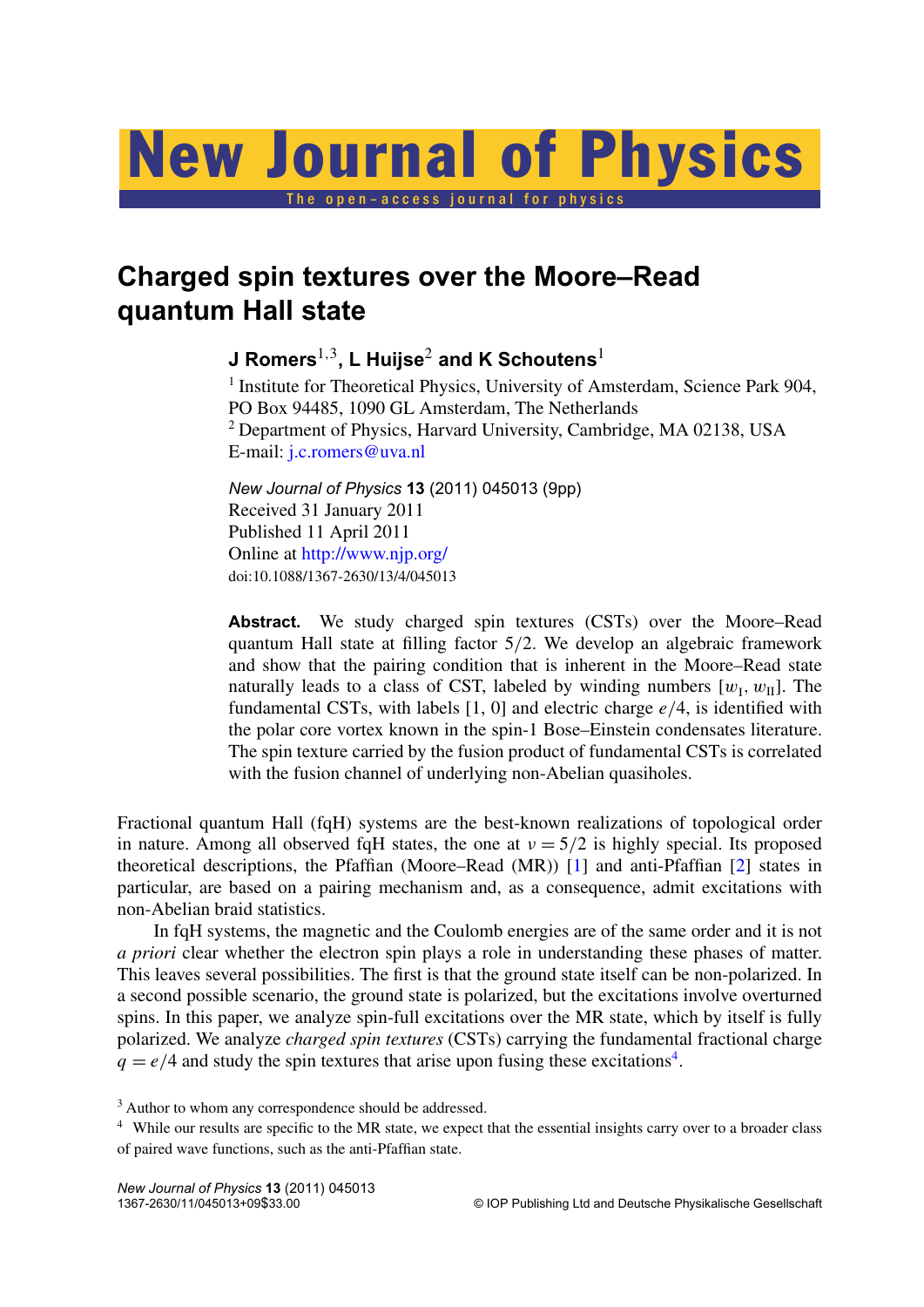<span id="page-3-0"></span>Experiments have confirmed that the lowest energy excitations in  $v = 1$  integer quantum Hall (iqH) systems are CSTs. They are well described by wave functions of the form [\[3\]](#page-10-0)

$$
\psi_{\text{skyrmion}}^{(\lambda)} = \psi_{\text{B}}^{(\lambda)} \psi_{\text{iqH}},\tag{1}
$$

where  $\psi_{\text{iqH}}$  is the ground state wave function for  $v = 1$  and  $\psi_{\text{B}}^{(\lambda)}$  $B_B^{(\lambda)}$  is a wave function for bosons. These excitations are referred to as skyrmions, because in an effective field theory approach they correspond to field configurations carrying nontrivial topological charge. This is measured by the Pontryagin index [\[4\]](#page-10-0), which is identified with the electric charge carried by the skyrmion. A typical spin profile (Pontryagin index +1, charge +*e* skyrmion) reads

$$
\mathbf{S}(r,\phi) = (\sqrt{1-\sigma^2}\cos\phi, -\sqrt{1-\sigma^2}\sin\phi, \sigma),\tag{2}
$$

where  $\sigma(r)$  is  $-1$  at the origin and +1 at infinity.

The recent paper [\[5\]](#page-10-0), see also [\[6,](#page-10-0) [7\]](#page-10-0), took up the study of spin-full excitations over the MR state, stressing that the results may shed light on some of the experimental findings regarding the spin polarization at  $v = 5/2$ . A particular suggestion is that specific experimental probes aimed at detecting a spin polarization at  $v = 5/2$  [\[8\]](#page-10-0) may excite spin-full excitations, thereby depolarizing the system. The authors of  $[5]$  report an extensive numerical study of up to  $N = 20$ particles in spherical geometry, where angular momentum (*L*) and total spin (*S*) are good quantum numbers. They identified low-lying states on the diagonal  $L = S$  as well as spinfull ground states with  $L = 0$  or  $L = 1$ . The  $L = S$  states are associated with charge  $2q = e/2$ skyrmions. The  $L = S = 0$  state in particular is well described by a product state of the form  $\psi_{\text{skyrmion}} = \psi_{\text{B}}^{(L=S=0)} \psi_{\text{MR}}$ . The spin-full states with  $L = 0(1)$  are naturally interpreted as being built from spatially separated charge *q* CSTs. The paper [\[5\]](#page-10-0) presents a phase diagram specifying the nature of spin-full excitations (skyrmions versus separated CSTs) as a function of Zeeman splitting and lateral harmonic confinement strength, which is used to model disorder.

Here we follow a purely algebraic approach to obtain an explicit expression for a variety of CSTs over the MR state. It rests on two observations. The first [\[9\]](#page-10-0) is that the MR wave function, which is most commonly written in terms of a Pfaffian determinant [\[1\]](#page-10-0), can be expressed as (we focus on the bosonic version with filling  $v = 1$  and fundamental charge  $q = e/2$ ; its fermionic counterpart with  $v = 1/2$  and  $q = e/4$  can be obtained by including an overall Jastrow factor)

$$
\psi_{\text{MR}}(\{z_i\}) = \text{Symm}\left[\psi_{\text{I}}^{\text{L}}\psi_{\text{II}}^{\text{L}}\right].\tag{3}
$$

Here we divide the particles into two groups I, II of equal size, write a bosonic Laughlin wave function  $\psi_{I,II}^L(\{z_j\}) = \prod_{i < j \in I,II} (z_i - z_j)^2$  for each group, and then symmetrize over all ways to distribute the particles over groups I and II. The second observation [\[3\]](#page-10-0) is that in the lowest Landau level (LLL), the most general wave function for *N* spin-full fermions in  $N + 1$  available one-particle orbitals that vanishes when two particles are placed at the same position<sup>5</sup> factorizes as  $\psi_B \psi_{\text{iaH}}$ , where  $\psi_B$  describes *N* spin-1/2 bosons in two orbitals. These orbitals can be viewed as the  $L_z = \pm 1/2$  components of an  $L = 1/2$  doublet of angular momentum. The combined orbital and spin angular momenta give rise to an SU(4) symmetry, with the four one-particle

<sup>&</sup>lt;sup>5</sup> The Pauli principle only dictates that the wave function should vanish when two particles of identical spin are placed at the same position. The restriction to states that have the additional property that they vanish when two particles of opposite spin are placed at the same position makes the whole construction far more transparent. The price to pay is that not all possible states are reachable by this construction.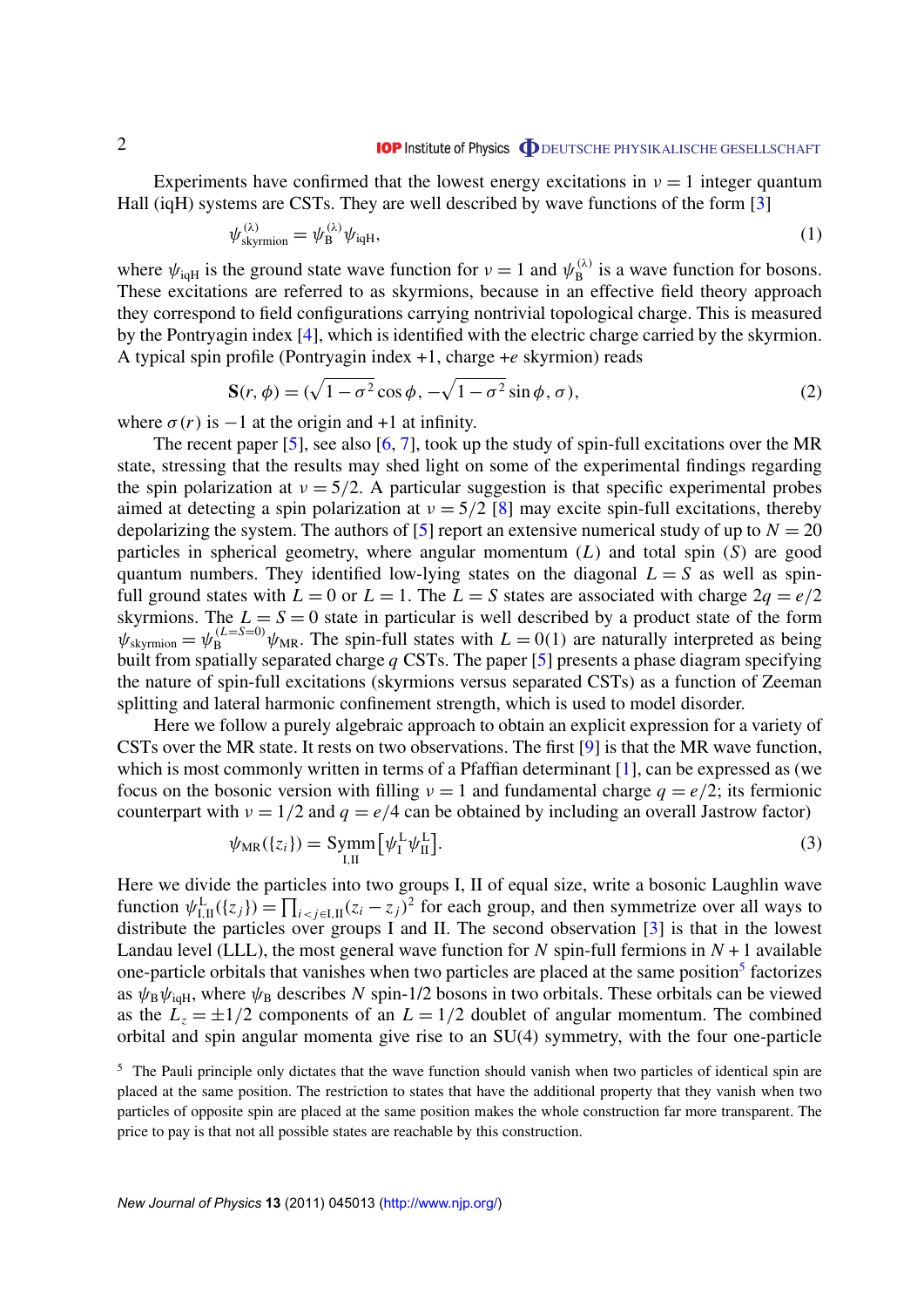<span id="page-4-0"></span>**Table 1.** Multiplicities of  $(L, S)$  multiplets in state space for  $N = 4$  bosonic spin-1/2 particles on the sphere, subjected to MR pairing condition and in the presence of flux  $N_{\phi}$ . The  $L = S = 0$  state at  $N_{\phi} = 1$  is the bosonic NASS state; the state with  $L = 0$ ,  $S = 2$  at  $N_{\phi} = 2$  is the bosonic MR state.

| $N_{\phi} = 3$ $S = 0$ $S = 1$ $S = 2$               |  |
|------------------------------------------------------|--|
|                                                      |  |
| $N_{\phi} = 2$ $S = 0$ $S = 1$ $S = 2$ $L = 0$ 1 0 1 |  |
| $N_{\phi} = 1$ $S = 0$ $L = 0$ 1 0 1 $L = 1$ 0 2 0   |  |
| $L=0$ 1 $L=1$ 0 1 0 $L=2$ 2 1 1                      |  |
| $L=2$ 1 0 0 $L=3$ 0 1 0                              |  |
| $L = 4$ 1 0 0                                        |  |

states  $(L = S = 1/2)$  corresponding to the fundamental (vector) representation, with Dynkin labels  $[100]$ <sup>6</sup>. The partition sum for *N* such bosons becomes

$$
Z_{\rm B} = SU(4) \text{ irrep}[N 0 0]
$$
  
= 
$$
\sum_{K=0}^{N/2} (L = N/2 - K, S = N/2 - K).
$$
 (4)

For large *N*, the highest weight states (HW) of each of the  $(L = S = N/2 - K)$  multiplets simplify to become

$$
|\psi_{\mathcal{B}}^{K}\rangle = \text{HW}\,(L = S = N/2 - K) \to |\downarrow_{K}, \uparrow_{N-K}\rangle,\tag{5}
$$

with the left (right) position in the ket corresponding to the  $L_z = -1/2$  (+1/2) orbital. The expression for a size- $\lambda$  skyrmion in the disc geometry is then obtained as a weighted sum over these states [\[3,](#page-10-0) [11\]](#page-10-0),

$$
\left(\sum_{K} \lambda^{K} \psi_{B}^{K}\right) \psi_{\text{iqH}} = \prod_{i < j} (z_{i} - z_{j}) \prod_{l} (z_{l} | \uparrow \rangle_{l} + \lambda | \downarrow \rangle_{l}) e^{-(|z_{l}|^{2})/4},\tag{6}
$$

leading to the spin texture equation [\(2\)](#page-3-0).

The bosonic MR state is uniquely characterized as the highest density spin-polarized LLL state that is annihilated by the pairing Hamiltonian  $H_{\text{pair}} = \sum_{i < j < k} \delta(z_i - z_j) \overline{\delta}(z_j - z_k)$ . We restrict ourselves to spin-full states that satisfy the very same MR pairing condition  $H_{\text{pair}} \psi = 0$ . For spin-1/2 bosons, the highest density state with this 'MR pairing' property is the non-Abelian spin singlet (NASS) state [\[12\]](#page-10-0) with filling fraction  $v = 4/3$ . In spherical geometry, the NASS state is realized for  $N_{\phi}^{\text{NASS}} = 3/4N - 2$  flux quanta. The total space of paired states for  $N_{\phi}$  in the vicinity of  $N_{\phi}^{\text{MR}} = N - 2$  can be understood through counting formulas for spin-full quasiholes over the NASS state [\[12\]](#page-10-0). In table 1, we list the dimensions of each of the (*L*, *S*) subspaces for  $N = 4$  particles for  $N_{\phi} = N_{\phi}^{\text{NASS}} = 1$ ,  $N_{\phi} = N_{\phi}^{\text{MR}} = 2$ ,  $N_{\phi} = N_{\phi}^{\text{MR}} + 1 = 3$ .

The idea is now to extend the trial states equation [\(3\)](#page-3-0) to the spin-full case by including factors of type  $\psi_B$  separately in both group I and group II. All states generated in this way

 $6$  For an excellent review of the theory of Lie algebras, see [\[10\]](#page-10-0). This work also contains lists of irreducible representations of Lie algebras that arise in physical systems.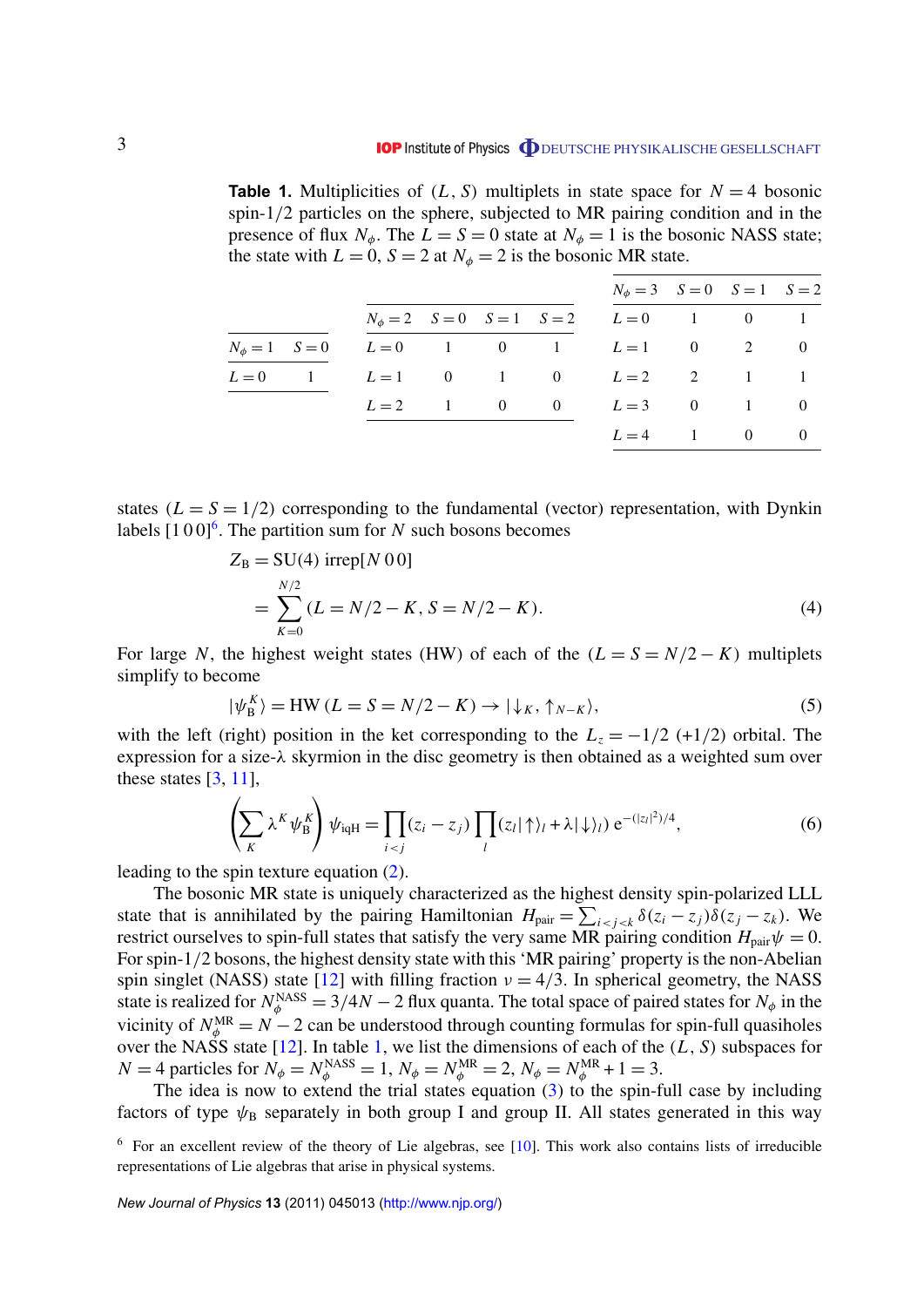satisfy the pairing property. They constitute a subset of all paired states at  $N_{\phi} = N_{\phi}^{MR} + 1$ , as listed in table [1.](#page-4-0)

We first analyze the symmetric product of the states  $\psi_B$  for groups I and II. In SU(4) group theory,

$$
Z_{\rm B}^{\rm I,II} = [N/200] \otimes_{\rm sym} [N/200] = \sum_{l=0}^{N/4} [N - 4l \, 2l \, 0]. \tag{7}
$$

For  $N = 4$ , the  $l = 0$  contribution has  $(L, S) = (2, 2), (1, 1)$  and  $(0, 0)$ , totaling 35 states, whereas the  $l = 1$  term comprises  $(L, S) = (2, 0), (1, 1), (0, 2), (0, 0),$  totaling 20 states. For general *N*, *l*, the representation  $[N - 4l \, 2l \, 0]$  contains fully polarized states  $(S = N/2)$  at  $L = N/2 - 2l$ . Note that if we were to fully symmetrize over all *N* particle coordinates, only the  $l = 0$  term would survive, reducing the construction to the states  $|\psi_{B}^{K}\rangle$  describing the iqH skyrmion.

However, we first perform what we call the LLL lift of  $\psi_{\rm B}^{\rm I,II}$ , 1, 11<br>В

$$
\psi_{\mathcal{B}}^{\mathcal{I},\mathcal{I}} \to \psi_{\mathcal{B}}^{\mathcal{I},\mathcal{I}}(\{x_{i\in\mathcal{I}\cup\mathcal{I}}\}) \psi_{\mathcal{I}}^{L}(\{x_{j\in\mathcal{I}}\}) \psi_{\mathcal{I}}^{L}(\{x_{k\in\mathcal{I}}\}),
$$

where the sets of coordinates  $\{x_i\}$  contain both up-spins  $z_i$  and down-spins  $w_i$ . The polynomial  $\psi_B$  is then symmetric with respect to exchanging  $z_i$  and  $z_j$  if *i*, *j* are in the same group, and similarly for the down-spin coordinates; we require no further symmetries. If we only then symmetrize over all *N* particles, we keep a much bigger set of spin-full states satisfying the pairing condition. In general, states obtained for two orbitals lift to independent states at  $N_{\phi} = N - 1$ . One exception is  $(L, S) = (0, 0)$  at  $N = 4$ , where the LLL-lifts from the  $l = 0, 1$ multiplets coincide.

We now argue that the states that survive after the symmetrization step with  $l > 0$  can be viewed as charge *q* CSTs separated by a distance set by *l*, where  $l = N/4$  corresponds to the situation that two *q* CSTs sit on opposite poles of the sphere. This is most easily seen by focusing on the fully polarized  $(S = N/2)$  states, where the expressions can be compared to explicit formulae describing spin-less charge *q* quasiholes. The states (in disc geometry) for *N* paired, spin-polarized bosons at  $N_{\phi} = N - 1$  are obtained by expanding the two-quasihole wave function

$$
\text{Symm} \ \prod_{i \in I} (\eta_1 - z_i) \prod_{i < j \in I} (z_i - z_j)^2 \prod_{k \in II} (\eta_2 - z_k) \prod_{k < l \in II} (z_k - z_l)^2 \tag{8}
$$

on a basis of symmetric polynomials in  $\eta_1$ ,  $\eta_2$ , where the powers of the  $\eta_s$  indicate the location of the two quasiholes. On the sphere, the resulting angular momenta are (for *N* a multiple of 4)  $L = N/2, N/2 - 2, \ldots, 0$ . To leading order in  $1/N$ , the state at  $L = 0$  corresponds to  $\eta_1^{N/2}$  $\eta_1^{N/2} \eta_2^0 + \eta_1^0 \eta_2^{N/2}$  $2^{N/2}$ , indicating that indeed the two quasiholes are on opposite sides of the sphere. For the spin-full case, one similarly finds that two-CST states with  $L \ll N/2$  correspond to well-separated CSTs.

For working toward explicit expressions, it is most convenient to perform the LLL lift and subsequent symmetrization in second quantization. Within each group, the LLL lift amounts to an embedding of a state defined on two orbitals to one on *N* orbitals, with coefficients set by the expansion of the corresponding Laughlin factor. It has the important property that both *L* and *S* quantum numbers are preserved. For the simple example of the two-particle, polarized  $v = 1/2$  Laughlin state (corresponding to one of the groups I, II for  $N = 4$  particles and  $N_{\phi} = 3$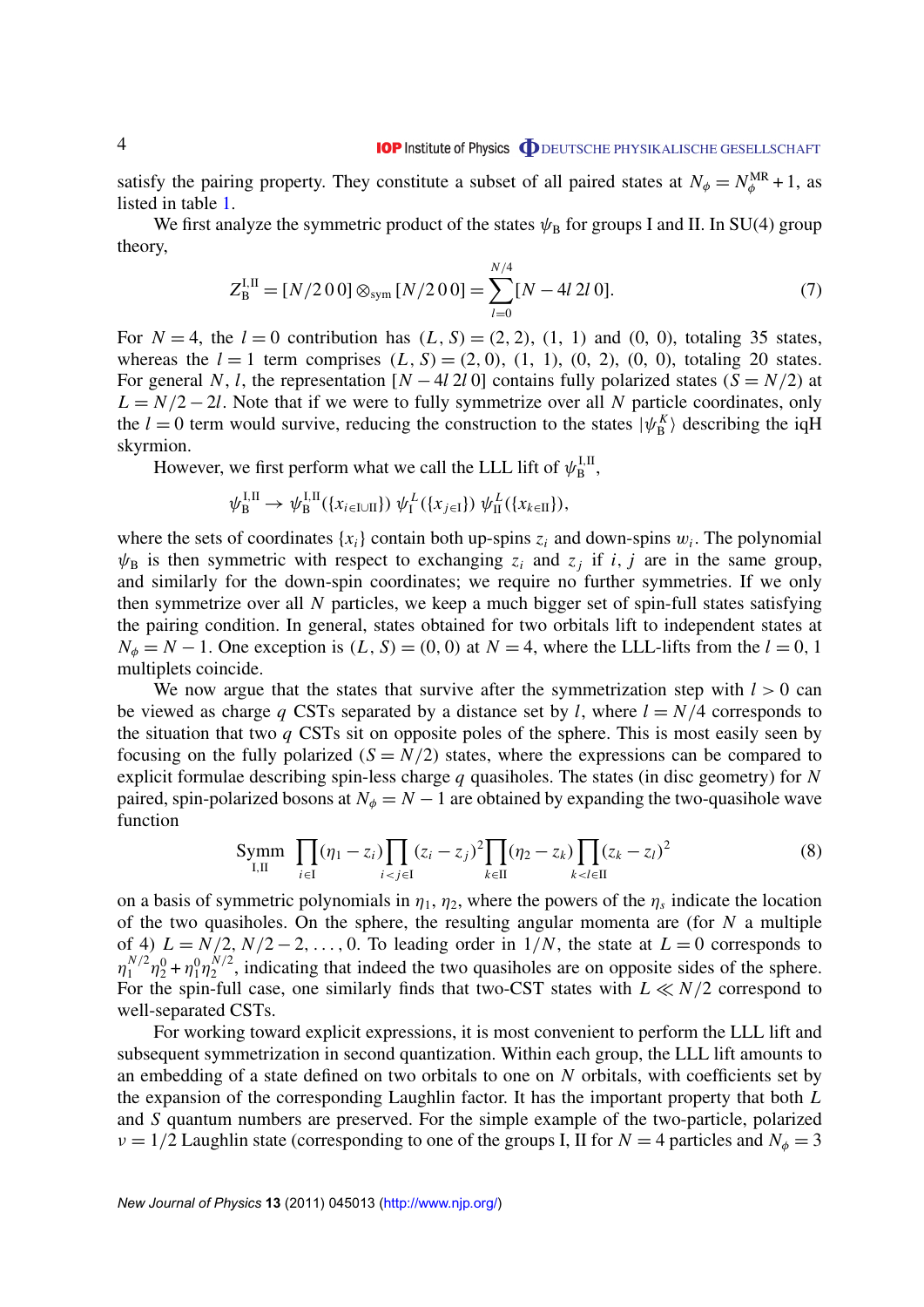flux quanta), the LLL lift takes the form

$$
|\uparrow_2, 0\rangle \rightarrow 2\sqrt{6}|\uparrow, 0, \uparrow, 0\rangle - 4|0, \uparrow_2, 0, 0\rangle,
$$
  

$$
|\uparrow, \uparrow\rangle \rightarrow 6|\uparrow, 0, 0, \uparrow\rangle - 2|0, \uparrow, \uparrow, 0\rangle,
$$
  

$$
|0, \uparrow_2\rangle \rightarrow 2\sqrt{6}|0, \uparrow, 0, \uparrow\rangle - 4|0, 0, \uparrow_2, 0\rangle.
$$
 (9)

We will work out the second line above as an example. In the first quantization, this state corresponds to the lift of  $(z_1 + z_2)$ ,

$$
(z_1 + z_2)(z_1 - z_2)^2 = (z_1^3 + z_2^3) - (z_1 z_2^2 + z_1^2 z_2),
$$
\n(10)

where we have expanded on a basis of symmetric monomials. When going from first to second quantization on the sphere, particles in orbital  $l = 0, \ldots, N_{\phi}$  obtain an additional factor  $\overline{l!}\sqrt{(N_\phi - l)!}$ , giving √

$$
\begin{aligned} (z_1^3 + z_2^3) &\rightarrow \sqrt{6}\sqrt{6}|\!\uparrow, 0, 0, \uparrow\rangle, \\ (z_1 z_2^2 + z_1^2 z_2) &\rightarrow \sqrt{2}\sqrt{2}|0, \uparrow, \uparrow, 0\rangle, \end{aligned}
$$

which leads to  $(9)$  after we plug in the relative coefficients found in expansion  $(10)$ . The symmetrization over groups I and II is easily done through the step

$$
|\ldots, m_{\rm I}, \ldots \rangle \times_{s} |\ldots, m_{\rm II}, \ldots \rangle \rightarrow \sqrt{\frac{(m_{\rm I} + m_{\rm II})!}{m_{\rm I}! \, m_{\rm II}!}} |\ldots, m_{\rm I} + m_{\rm II}, \ldots \rangle, \tag{11}
$$

where  $m_{\text{I}}$ ,  $m_{\text{II}}$  indicate the occupation number of a given orbital (including its spin label).

As an explicit example, we present the two  $L = S = 1$  states for  $N = 4$  particles with  $N_{\phi} = 3$ . In the first step, we identify the  $L = S = 1$  HW states within the two distinct SU(4) multiplets with Dynkin labels [400] and [020],

$$
\psi_{\mathcal{B}}^{[400]} \propto [\sqrt{2}|\uparrow, \uparrow \uparrow \downarrow \rangle + |\uparrow, \downarrow \uparrow \rangle - 3|\downarrow, \uparrow \uparrow \rangle] + [I \leftrightarrow II],
$$
  
\n
$$
\psi_{\mathcal{B}}^{[020]} \propto [-\sqrt{2}|\uparrow, \uparrow \uparrow \downarrow \rangle + 2|\uparrow, \downarrow \uparrow \rangle] + [I \leftrightarrow II],
$$
\n(12)

where we use single (double) arrows for indicating the particles in group I (II). In the second step, we perform the LLL lift and then symmetrize, leading to

$$
\psi^{[400]} \propto 5|0, \downarrow, \uparrow_3, 0\rangle - 3\sqrt{2}|0, \uparrow\downarrow, \uparrow, \uparrow\rangle + 7|0, \uparrow_2, \downarrow, \uparrow\rangle - \frac{5}{3}\sqrt{3}|0, \uparrow, \uparrow_2\downarrow, 0\rangle -|0, \uparrow_2, \uparrow, \downarrow\rangle - \sqrt{3}|\downarrow, 0, \uparrow_2, \uparrow\rangle + 3|\downarrow, \uparrow, 0, \uparrow_2\rangle - \sqrt{6}|\uparrow, 0, \uparrow\downarrow, \uparrow\rangle + 3\sqrt{3}|\uparrow, 0, \uparrow_2, \downarrow\rangle + 3|\uparrow, \downarrow, 0, \uparrow_2\rangle - 3\sqrt{2}|\uparrow, \uparrow, 0, \uparrow\downarrow\rangle,
$$
\n(13)

$$
\psi^{[020]} \propto 4|0, \downarrow, \uparrow_3, 0\rangle - \frac{3}{2}\sqrt{2}|0, \uparrow\downarrow, \uparrow, \uparrow\rangle + 2|0, \uparrow_2, \downarrow, \uparrow\rangle - \frac{4}{3}\sqrt{3}|0, \uparrow, \uparrow_2\downarrow, 0\rangle
$$
  
+ |0, \uparrow\_2, \uparrow, \downarrow\rangle - 2\sqrt{3}|\downarrow, 0, \uparrow\_2, \uparrow\rangle + 6|\downarrow, \uparrow, 0, \uparrow\_2\rangle + \sqrt{6}|\uparrow, 0, \uparrow\downarrow, \uparrow\rangle  
-3|\uparrow, \downarrow, 0, \uparrow\_2\rangle - \frac{3}{2}\sqrt{2}|\uparrow, \uparrow, 0, \uparrow\downarrow\rangle.

We remark that while the construction correctly reproduces two linearly independent paired states at  $L = S = 1$ , the algebraic structure is not very transparent. For one thing, the SU(4) symmetry is lost in the LLL lift. In addition, the two states equation (13) is not orthogonal.

The  $(L, S)$  states constructed here can directly be compared to the numerical ground states found in [\[5\]](#page-10-0). In particular, where [5] finds  $L = 0$ , 1 ground states for  $N = 12$  at  $S = 4, 5, 6$ , we expect good overlaps with the states presented here.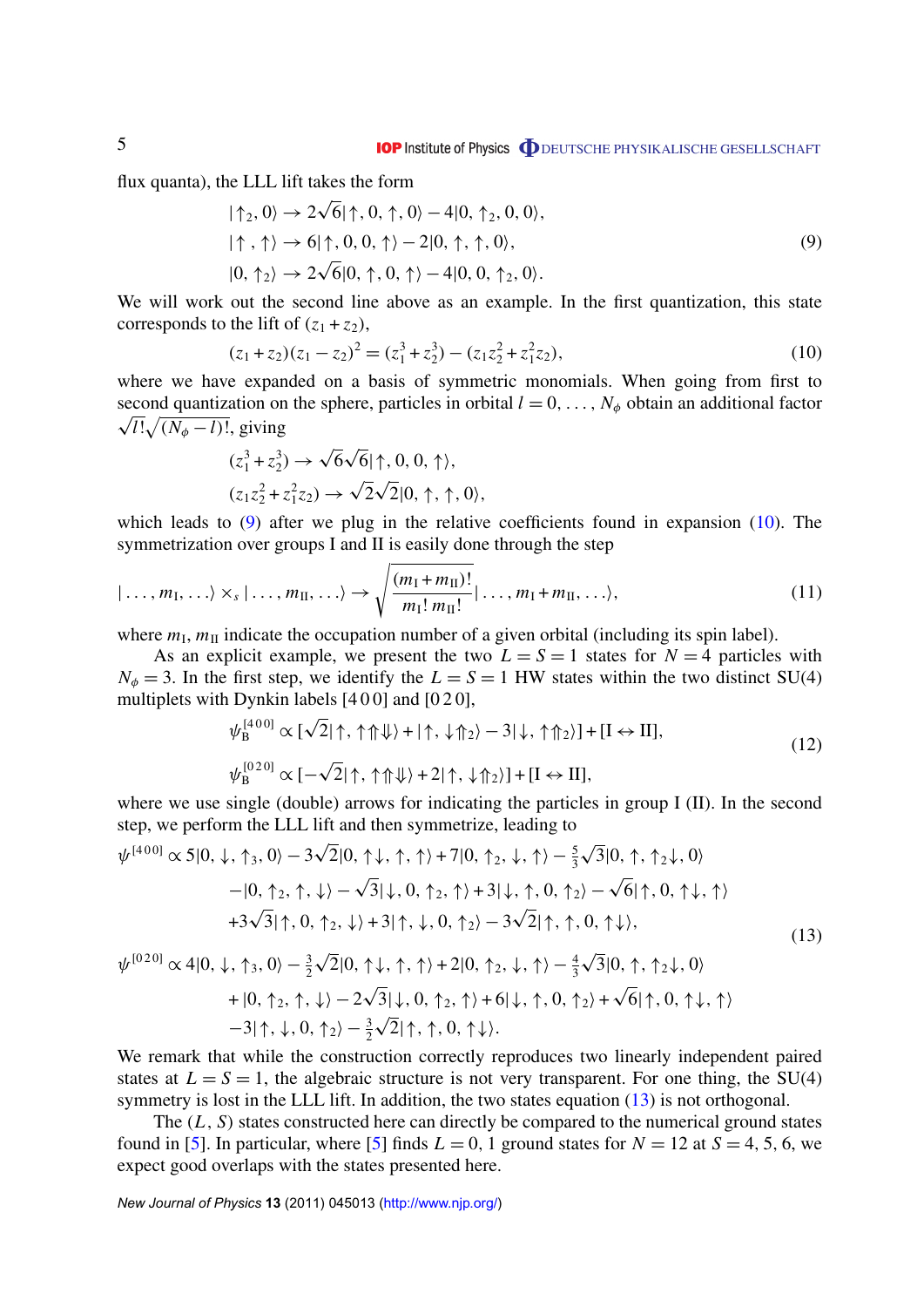**IOP** Institute of Physics **ODEUTSCHE PHYSIKALISCHE GESELLSCHAFT** 

<span id="page-7-0"></span>

**Figure 1.** Spin components  $S_x$ ,  $S_y$  and  $S_z$  for configuration with single CST[1, 0] at the origin and a quasihole at infinity, after stereographic projection.

The bosonic parts of the wave functions simplify considerably in the large-*N* limit: the leading polarized states of the [*N* 0 0] and [0 *N*/2 0] irreps are

$$
\psi_{\mathcal{B}}^{[N00]} \to |0, \uparrow_{N/2} \uparrow_{N/2}, \quad \psi_{\mathcal{B}}^{[0 \, N/20]} \to |\uparrow_{N/2}, \uparrow_{N/2} \rangle. \tag{14}
$$

We can then consider states with  $K$  overturned spins as in equation  $(5)$ , separately in groups I and II. This leads to simple expressions for the situation where the spin textures in groups I and II have sizes  $\lambda_I$  and  $\lambda_{II}$ . Starting from  $\psi_B^{[0 N/2 0]}$  $B_B^{[0:N/20]}$ , with group I and II textures on opposite sides of the two-orbital subspace, and then taking these expressions through the LLL lift and symmetrization, leads to two-CST configurations where the charge *q* CSTs sit on opposite sides of the sphere. This expression, expanded in powers of sizes  $\lambda_I$  and  $\lambda_{II}$ , symbolically reads

$$
\sum_{K_{\rm I}, K_{\rm II}} \lambda_{\rm I}^{K_{\rm I}} \lambda_{\rm II}^{K_{\rm II}} \left( \text{Symm} \right) \left( \text{LLL lift} \right) \left| \uparrow_{N/2 - K_{\rm I}} \Downarrow_{K_{\rm II}}, \downarrow_{K_{\rm I}} \Uparrow_{N/2 - K_{\rm II}} \right\rangle. \tag{15}
$$

From here on we will label our textures as  $\text{CST}[w_{\text{I}}, w_{\text{II}}]$ , where  $w_{\text{I}}$ ,  $w_{\text{II}}$  are winding numbers (with respect to a given location on the sphere) of the skyrmions that would appear in groups I and II if the symmetrization step in our construction were not performed. The SU(4) label  $[N\ 0\ 0]$  corresponds to CST[1, 1] and  $[0\ N/2\ 0]$  gives two spatially separated CST[1, 0].

For a given quantum state, we measure the components of the spin field by acting with

$$
\mathbf{S}(z,\bar{z}) = \sum_{l,l'} (a_{l,\alpha}^{\dagger} \sigma_{\alpha\beta} a_{l',\beta}) \phi_l^{\dagger}(\bar{z}) \phi_{l'}(z), \qquad (16)
$$

where the  $\phi_l(z)$  are single-particle wave functions that depend on the geometry and our normalization is such that a polarized system has  $S_z = 1$ . In figure 1, we plot the expectation value of the spin vector for a configuration with  $N = 8$ ,  $\lambda_I = 1.0$ ,  $\lambda_{II} = 0.0$ .

In a conformal field theory (CFT)-based description [\[1\]](#page-10-0), the quasihole operator comes with an Ising  $\sigma$ -field. For *N* even, a collection of these  $\sigma$ -fields will fuse to the identity operator, whereas they fuse to the  $\psi$  sector for *N* odd. This is due to the fact that the electron operator carries a  $\psi$  field, so performing the contractions of an odd number of electron operators within the CFT correlator will always leave one  $\psi$  field: this one has to pair with the fusion product of all of the  $\sigma$ -fields in order for the total correlator to fuse to the identity.

It was shown in [\[14\]](#page-10-0) that the density profile of the system on the sphere after the fusion of two charge *q* quasiholes to a charge 2*q* quasihole differs between the two cases: in the case of *N*, even the density drops to zero at the location of the 2*q* quasihole, whereas the density drop for *N* odd is wider and less deep.

This has consequences for the possible spin textures that may arise as a result of fusing elementary CST[1, 0]. Our construction recovers the polarized quasihole states in the limit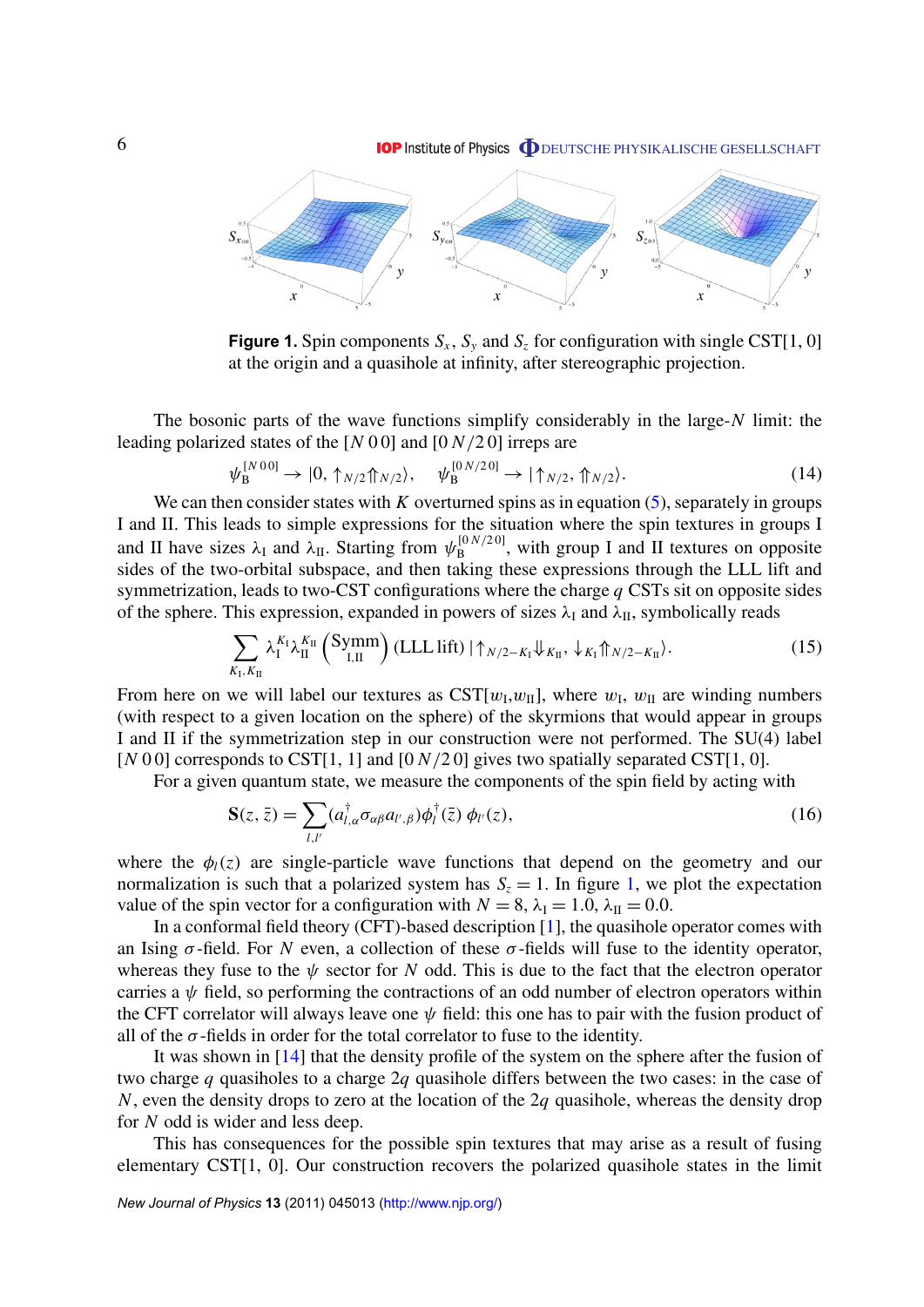$\lambda \to 0$ . This means that we expect the density for up-particles to vanish in the core of the fusion product of two CST[1,0] for *N* even, but not for *N* odd.

This becomes rather obvious in the two-layer construction that we have been using throughout this paper. For *N* even, the particles can be divided equally into two groups. The  $K_{\rm I} = K_{\rm II} = 0$  term appearing in the expansion of two CSTs analogous to [\(15\)](#page-7-0), but now for both CSTs at the same position, is then

$$
|0, \uparrow_{N/2}\rangle
$$
 for group I,  $|0, \uparrow_{N/2}\rangle$  for group II.

However, for *N* odd, we have to divide the particles unequally among the two groups. The division that requires the least amount of total flux is  $(N + 1)/2$ ,  $(N - 1)/2$ . The  $N_{\phi}$  is equal for both groups, and is at least  $N - 1$ : this is the highest power for a single particle appearing in the expansion of the Laughlin factor for the group containing  $(N + 1)/2$  particles<sup>7</sup>. Note that  $N_{\phi}^{\text{MR}} = N - 2$ , so that paired states with an odd number of particles will always have quasiholes present.

This extra flux in the system gives two extra orbitals to particles in the smaller group, whereas particles in the larger group have no additional orbitals. The first term in the expansion now becomes

$$
|0, 0, \uparrow_{(N-1)/2}\rangle
$$
 for group I,  $|\uparrow_{(N+1)/2}\rangle$  for group II.

Even without performing the whole calculation, one can already see that the density will not vanish since the particles in group II are spread homogeneously over the sphere. The natural texture

$$
\sum_{K} \lambda^{K} \left( \text{Symm} \right) \left( \text{LLL lift} \right) \left| \downarrow_{K} \right. 0, \left. \uparrow_{(N-1)/2-K} \right\rangle \left| \left. \uparrow_{(N+1)/2} \right\rangle \right) \tag{17}
$$

has winding number 2 for group I and 0 for group II. Therefore, we argue that the simplest possible charge 2*q* configuration has winding indices [2, 0] for *N* odd.

It is natural to ask the question of what spin textures arise when multiple CST[1, 0] are fused together. Depending on the path one takes through the Bratelli diagram of the CFT of the underlying quasiholes, multiple options are possible. In [\[13\]](#page-10-0), the authors define the number of unpaired fermions *F* in order to write down wave functions in different fusion channels. For a general number of extra fluxes  $\Delta N_{\phi}$  above the ground state,  $0 \le F \le \Delta N_{\phi}$  and  $F = N \text{ mod } 2$ . We obtain the same wave functions by dividing the particles as  $(N + F)/2$  in group I and  $(N - F)/2$  in group II. The associated spin textures satisfy the identity  $|w_1 - w_1| = 2F$ . For  $\Delta N_{\phi} = 1$  and  $F = 0$  (1), this corresponds to the even (odd) discussion in the above paragraph. The relation between the formulation of wave functions in terms of this *F*, the multiple group construction and those obtained through CFT will be further presented in an upcoming work [\[17\]](#page-10-0).

We have studied three representative cases in detail: a skyrmion CST[1, 1] for  $N = 8$ , a separated CST[1, 0]/quasihole pair for  $N = 8$  and a single CST[2, 0] for  $N = 7$ . The results are in figure [2.](#page-9-0) We have chosen these cases for the following reasons. The CST[1, 0] is the fundamental charge *q* spin texture, associated with the  $\sigma$ -field in the Ising CFT. The skyrmion CST[1, 1] is given because it shows that our construction includes the results of earlier

<sup>7</sup> Note that one can also divide the particles unequally in the case of *N* even. This leads to states with quasiholes: consider the division  $N/2 + 1$ ,  $N/2 - 1$ . The particles in the first group require at least  $N_{\phi} = N$ , which means that the particles in the second group have four excess fluxes.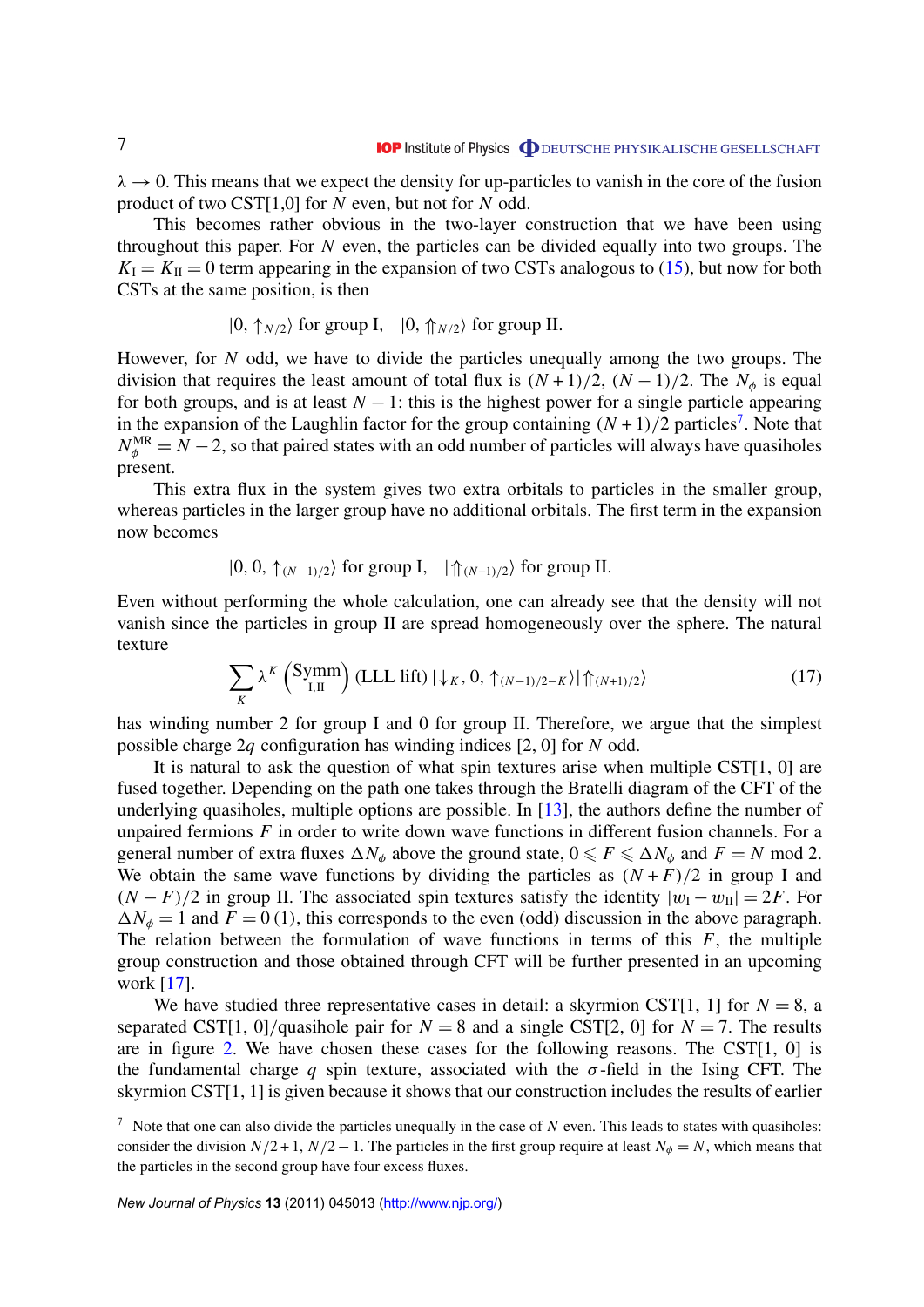<span id="page-9-0"></span>

**Figure 2.** Density,  $S^2$  and  $S_z$  of an  $N = 8 \text{ CST}[1, 0]$ /quasihole pair, an  $N = 7$ CST[2, 0] and an  $N = 8$  skyrmion (CST[1, 1]) at  $\lambda = 2.0$  as a function of polar angle  $\theta$  at azimuthal angle  $\phi = 0$  and  $S_x$  for the same systems as a function of  $\phi$ at  $\theta = \frac{\pi}{2}$  $\frac{\pi}{2}$ . The spin textures are centered at  $\theta = \pi$ ; for the  $N = 8 \text{ CST}[1, 0]$  there is a quasihole at  $\theta = 0$ .

studies [\[3\]](#page-10-0). It is also the fusion product, following the discussion above, of two elementary CST[1, 0] in the trivial (*N* even) fusion channel. The CST[2, 0] is the fusion product of two CST[1, 0] when the overall fusion channel (in CFT language) is  $\psi$  or, alternatively, when the number of particles *N* is odd.

Two observations about the behavior of these textures are in place. First of all we see that CST[2, 0] has winding number 2 when the azimuthal angle runs from 0 to  $2\pi$ . Furthermore, the (expectation value of the) length of the spin vector vanishes in the core of CSTs of type [1, 0] and [2, 0]. For *N* large, the latter effect seems to hold for all  $\text{CST}[n, 0]$ . This behavior closely mimics that of the 'polar core vortex' appearing in rotating spin-1 Bose–Einstein condensates (BECs) [\[15\]](#page-10-0). The observation that the MR state carries an effective spin-1 field due to the pairing of electrons has been made in earlier studies [\[7,](#page-10-0) [16\]](#page-10-0). The BEC polar core vortices have the